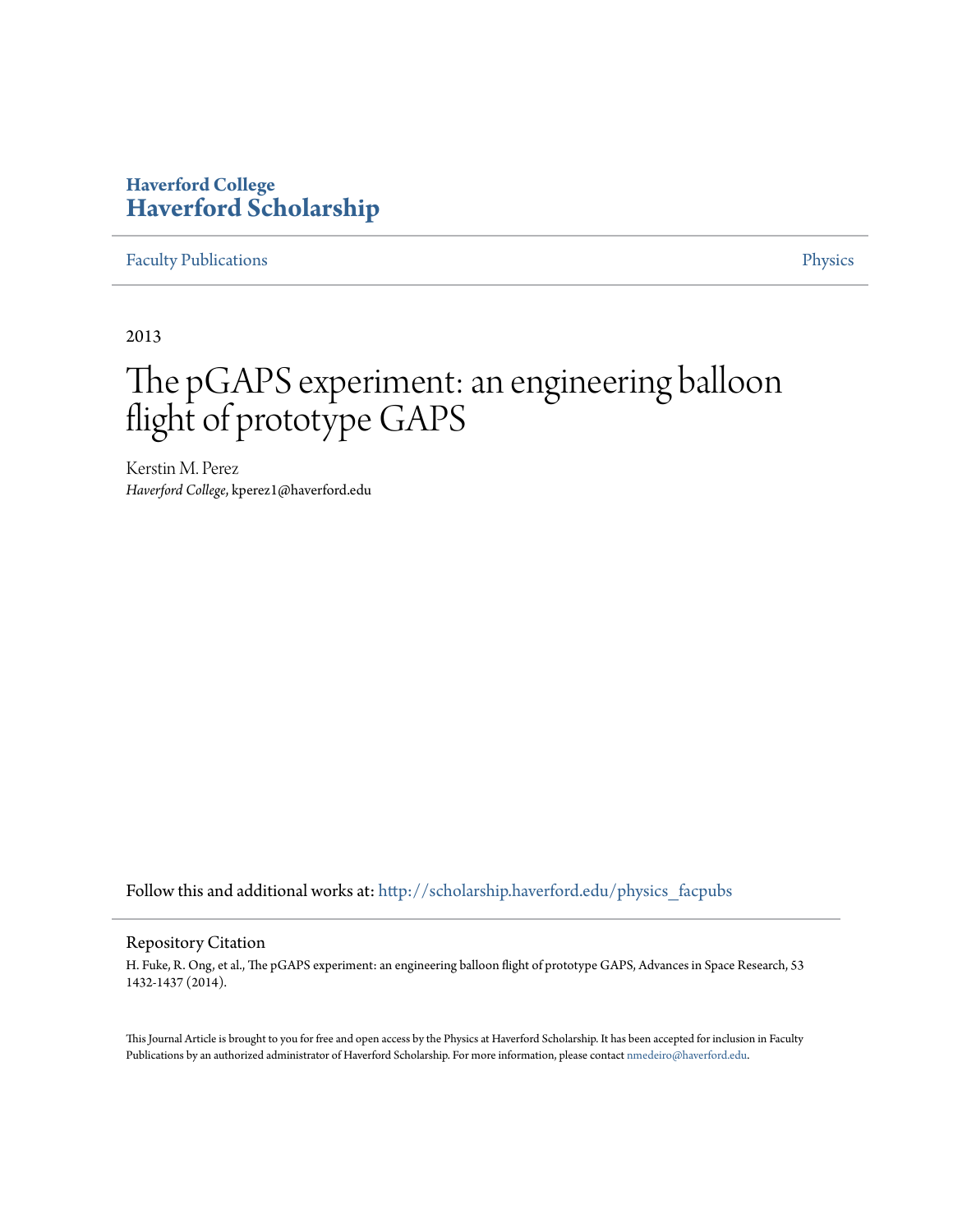## The pGAPS experiment: an engineering balloon flight of prototype GAPS

H. Fuke<sup>a,\*</sup>, R.A. Ong<sup>b</sup>, T. Aramaki<sup>c</sup>, N. Bando<sup>a</sup>, S.E. Boggs<sup>d</sup>,

P.v. Doetinchem<sup>d</sup>, F.H. Gahbauer<sup>c</sup>, C.J. Hailey<sup>c</sup>, J.E. Koglin<sup>c</sup>, N. Madden<sup>c</sup>,

S.A.I. Mognet<sup>b</sup>, K. Mori<sup>c</sup>, S. Okazaki<sup>a</sup>, K.M. Perez<sup>c</sup>, T. Yoshida<sup>a</sup>, J. Zweerink<sup>b</sup>

<sup>a</sup> Institute of Space and Astronautical Science, Japan Aerospace Exploration Agency (ISAS/JAXA), Sagamihara, Kanagawa 252-5210, Japan

 $b$ Department of Physics and Astronomy, University of California, Los Angeles, CA 90095, USA

 $c$ Columbia Astrophysics Laboratory, Columbia University, New York, NY 10027, USA <sup>d</sup>Space Sciences Laboratory, University of California, Berkeley, CA 94720, USA

#### Abstract

The General Anti-Particle Spectrometer (GAPS) project is being carried out to search for primary cosmic-ray antiparticles especially for antideuterons produced by cold dark matter. GAPS plans to realize the science observation by Antarctic long duration balloon flights in the late 2010s. In preparation for the Antarctic science flights, an engineering balloon flight using a prototype of the GAPS instrument, "pGAPS", was successfully carried out in June 2012 in Japan to verify the basic performance of each GAPS subsystem. The outline of the pGAPS flight campaign is briefly reported.

Keywords: Dark matter; Cosmic-ray antideuteron; Prototype balloon experiment

#### 1. Introduction

Understanding the nature and origin of dark matter is one of the most important goals of 21st century physics[\(Bertone](#page-8-0), [2004\)](#page-8-0). While we know that the matter makeup of the universe is dominated by dark matter, its nature

Preprint submitted to Advances in Space Research June 25, 2013

<sup>∗</sup>Corresponding author

Email address: fuke.hideyuki@jaxa.jp (H. Fuke)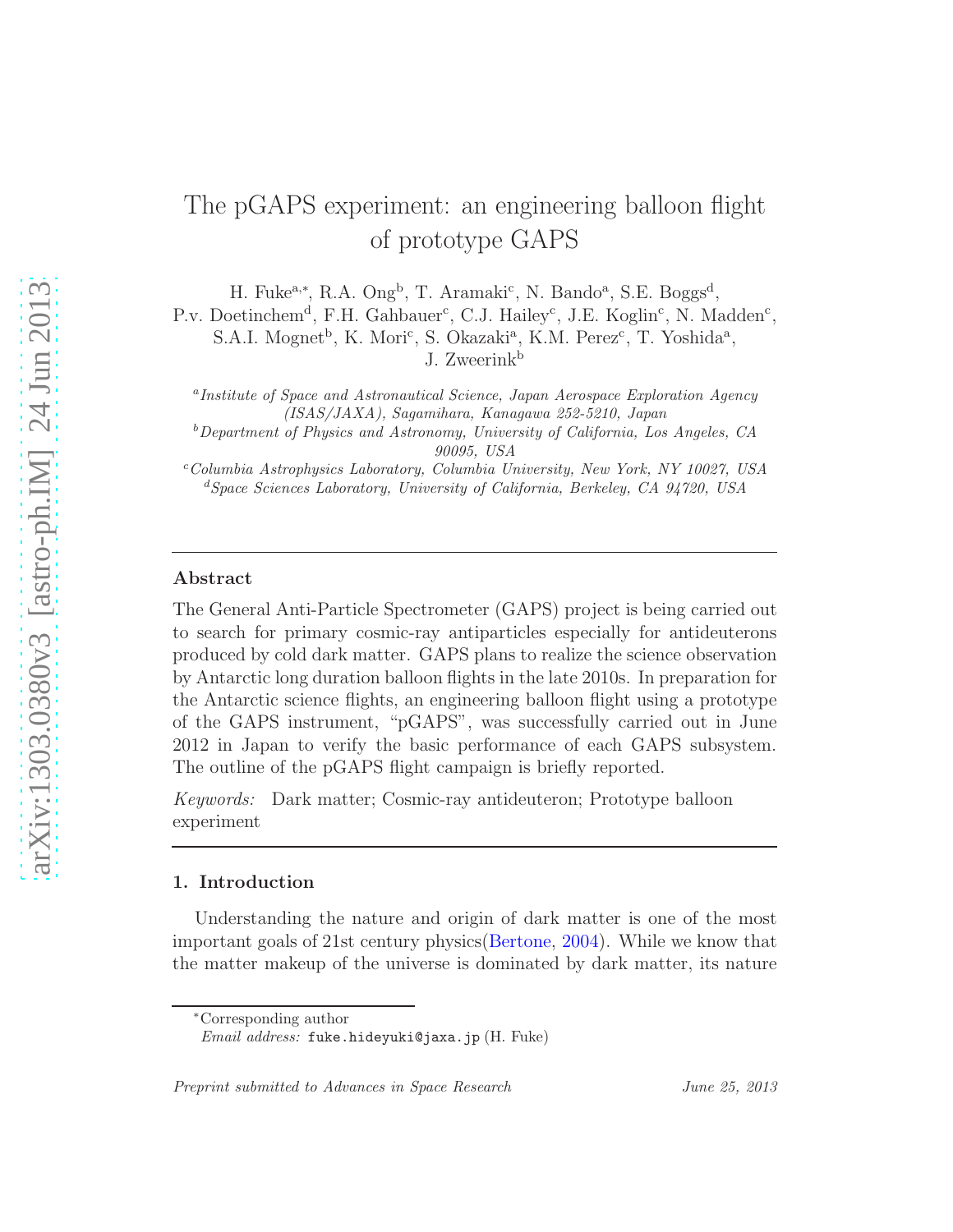still remains unsolved. The leading candidate for dark matter, or cold dark matter specifically, is the weakly interacting massive particle (or WIMP).

Three main experimental approaches have been promoted to reveal the nature of dark matter. The first is the direct search for dark matter by trying to detect the recoil nucleus from its elastic scattering with target material. The second approach is trying to produce dark matter candidate particles by high energy collisions at particle accelerators such as the Large Hadron Collider (LHC). And the third approach is the search for indirect evidence of dark matter in the cosmic radiation, such as characteristic signals in gammarays, positrons, neutrinos, antiprotons and antideuterons, which could be produced from pair annihilation of WIMPs.

Of these indirect probes, undiscovered antideuterons are expected to provide a particularly sensitive indirect signature of dark matter, as first pointed out by [Donato et al.](#page-8-1) [\(2000\)](#page-8-1). The flux of secondary antideuterons produced by the cosmic-ray interactions in the interstellar medium must be kinematically suppressed in the low-kinetic-energy region below around 1 GeV. On the other hand, the energy spectrum of primary antideuterons originating from WIMPs can have a softer spectrum through hadronization and coalescence, resulting in a peak above the secondary antideuteron spectrum in the low energy region. Therefore, a search for low-energy antideuterons can have essentially a very high signal to background ratio. It is pointed out that this attractive "background-free" feature is a unique advantage of cosmic-ray antideuterons and is common in various dark matter models that produce candidate particles such as the neutralino (i.e. the lightest supersymmetric particle, or LSP), the Kaluza-Klein particle (LKP) and the right-handed neutrino (LZP) in universal extra dimension (UED) theories [\(Edsjo et al.](#page-8-2), [2004](#page-8-2); [Profumo and Ullio](#page-9-0), [2004;](#page-9-0) [Baer and Profumo](#page-8-3), [2005;](#page-8-3) [Ibarra and Tran](#page-9-1), [2009](#page-8-4); Bräuninger and Cirelli, 2009).

In addition, the antideuteron search is complementary to direct and other indirect detection methods because it probes different portions of the allowed parameter space for dark matter models [\(Baer and Profumo](#page-8-3), [2005](#page-8-3)). In this way, multiple detection methods should be pursued to limit (or even confirm) the available parameter space of the various models. Alternatively, the antideuteron search can also probe the signal of primoridial black hole evaporations [\(Barrau et al.](#page-8-5), [2003\)](#page-8-5).

The General Anti-Particle Spectrometer (GAPS) project is a novel approach for the search for low-energy cosmic-ray antideuterons. By long duration balloon (LDB) or ultra-long duration balloon (ULDB) flights over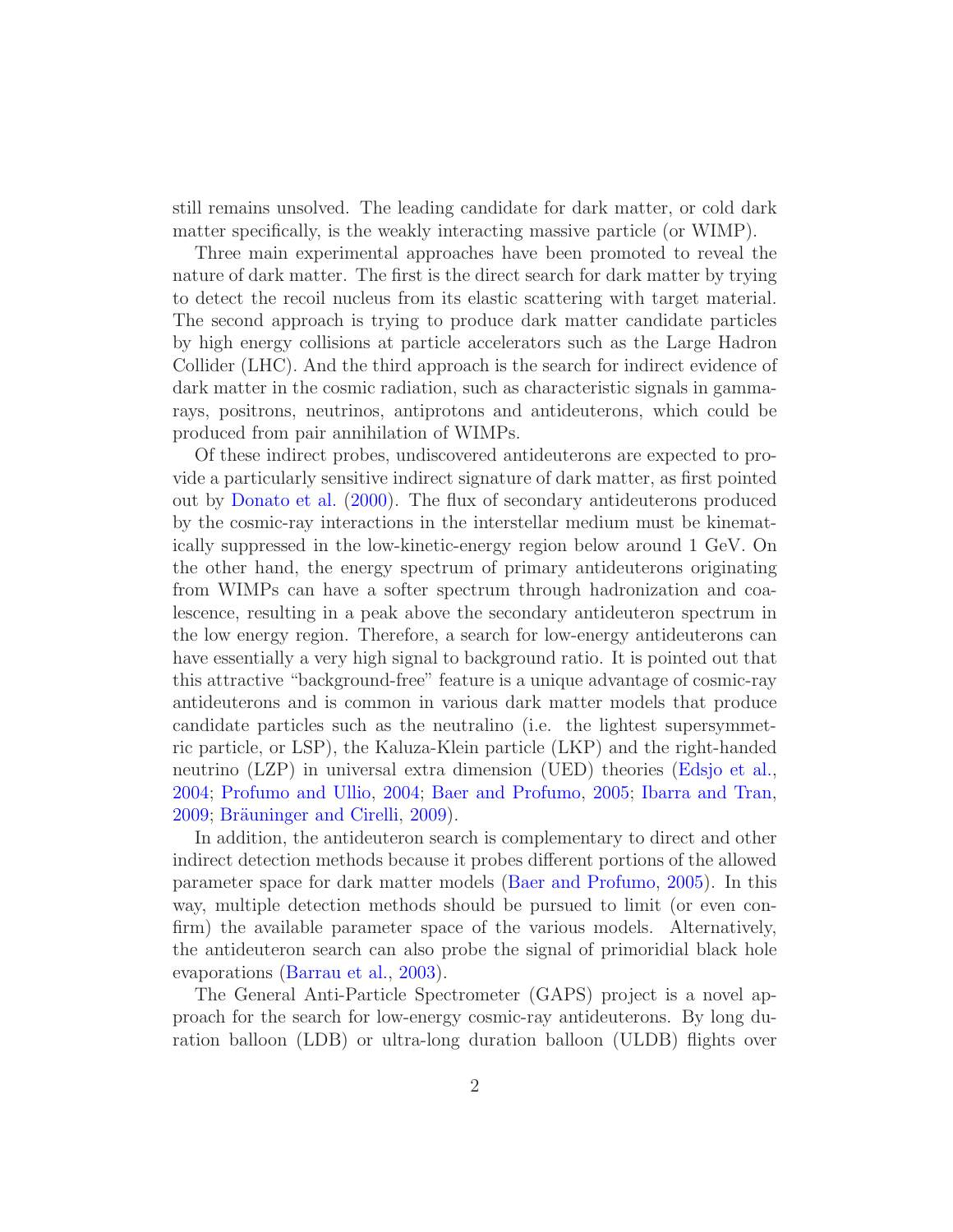Antarctica in the late 2010s, GAPS will probe antideuterons at very high sensitivity, which is more than two or three orders of magnitude better than the only upper limit set by BESS [\(Fuke et al.,](#page-8-6) [2005](#page-8-6)) or comparable to or even more sensitive than the ongoing AMS-02 experiment on the International Space Station [\(AMS-02](#page-7-0), [website\)](#page-7-0). In Fig. [1,](#page-10-0) the GAPS sensitivity for antideuterons is compared with energy spectra expected from several kinds of dark matter.

#### 2. GAPS project

Unlike BESS and AMS-02, which use magnetic mass spectrometers, GAPS introduces an original method that utilizes the deexcitation sequence of exotic atoms [\(Mori et al.,](#page-9-2) [2002;](#page-9-2) [Hailey et al.](#page-9-3), [2004](#page-9-3)). As an antideuteron arrives from space, it is slowed down by the  $dE/dx$  energy losses in the residual atmosphere, in the GAPS time-of-flight counters, and in the target material. Just after stopping in the target, the antideuteron forms an exotic atom in an excited state with near unity probability. Then, through radiative transitions, the exotic atom deexcites with the emission of characteristic X-rays. The energy of the X-ray is strictly determined by the physics of the exotic atom, and thus provides particle identification information of the incoming (anti)particle species. After the X-ray emission, the antideuteron annihilates in the nucleus, producing a characteristic number of pions and protons, which provides additional particle identification information. By requiring the coincidence of X-rays and pions or protons, we can distinguish antideuterons from background processes including cosmic-ray antiprotons, protons, and accidental X-rays. The usefulness of this detection principle (Fig. [2\)](#page-11-0) was verified and confirmed through accelerator tests with various target materials using the KEK antiproton beam-line [\(Hailey et al.](#page-9-4), [2006\)](#page-9-4).

The GAPS detector being developed mainly consists of a large pixelated lithium drifted silicon detectors, Si(Li), surrounded by large Time-of-Flight (TOF) counters [\(Fuke et al.,](#page-8-7) [2008;](#page-8-7) [Aramaki et al.,](#page-8-8) [2010](#page-8-8)). In a cuboidal space about 2 m on a side, thousands of palm-size Si(Li) wafers are arranged in a dozen layers. The  $Si(Li)$  detector serves as a degrader, a depth sensing detector to know the penetration length, a stopping target, an X-ray energy measurement detector and a charged particle tracker. The required energy resolution for  $Si(Li)$  is around 3 keV, which is well achievable at low temperatures around -30◦C.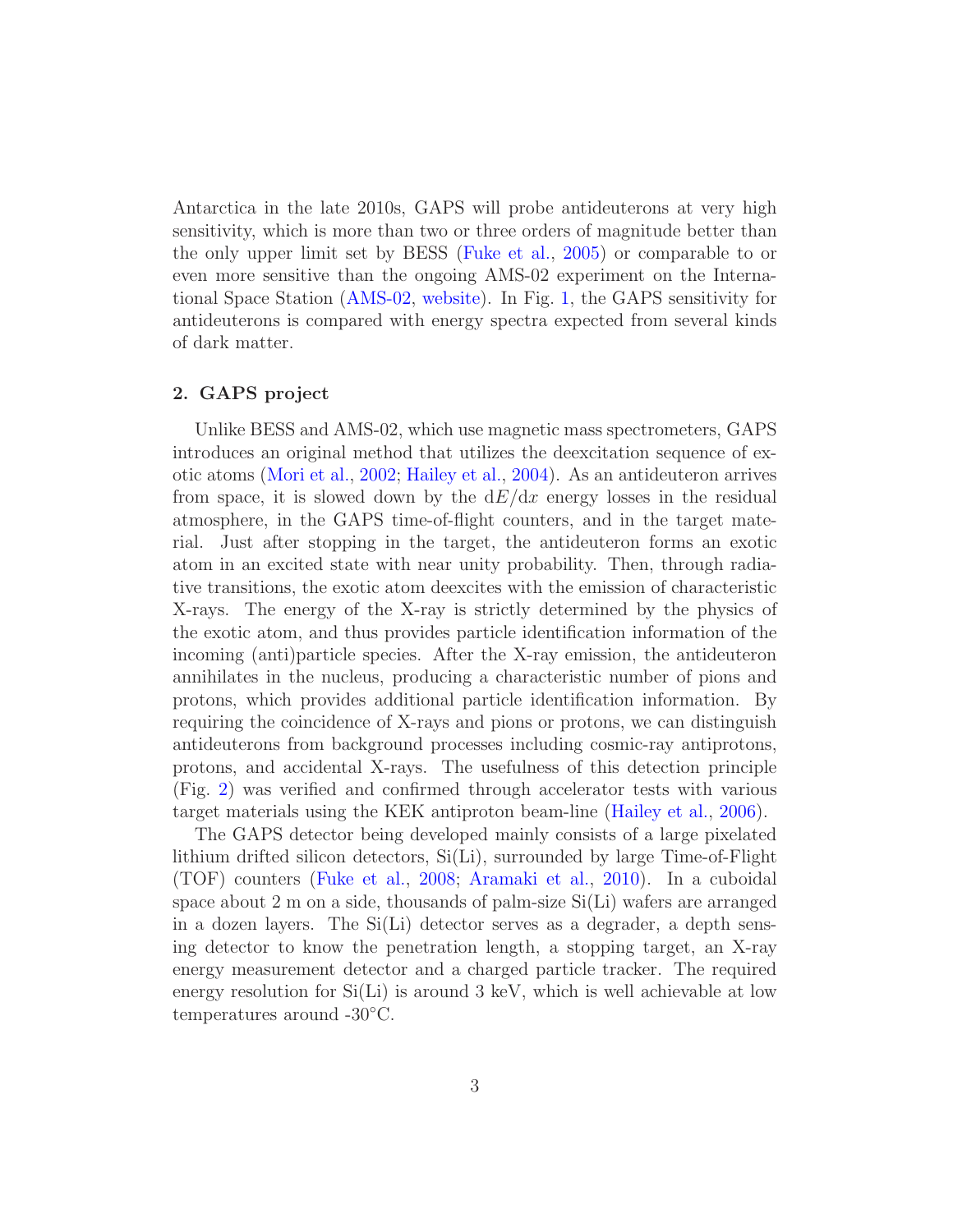The TOF counters with  $3 - 5$  mm thick plastic scintillator paddles generate the trigger signal and measure the time-of-flight (or velocity) and the energy deposit  $dE/dx$ . The TOF counters can roughly determine the arrival direction, and work as a pion/proton detector and a veto counter as well. The required time resolution for the TOF is around 0.5 nsec.

As previously described, GAPS plans to realize the antideuteron search by LDB or ULDB balloon flights over Antarctica. A polar balloon flight is optimal for GAPS, because the low rigidity cutoff near the geomagnetic pole allows low-energy charged cosmic rays to be observed directly.

#### 3. Engineering flight "pGAPS"

Preparatory for the GAPS science flight, we carried out "pGAPS", a balloon experiment with a prototype of GAPS instruments [\(Hailey et al.,](#page-9-5) [2011\)](#page-9-5). pGAPS aims to verify and demonstrate the basic performance of each GAPS subsystem in balloon-flight conditions. The pGAPS flight has been prepared to be launched from Taiki Aerospace Research Field (TARF), a JAXA's scientific balloon facility at Taiki, Hokkaido [\(Fuke et al.,](#page-8-9) [2010\)](#page-8-9). pGAPS cannot detect antiprotons nor antideuterons for the following three reasons: (i) high geomagnetic rigidity cutoff (around 8 GV for 50% cutoff), (ii) short flight time (around 3 hours at level altitude), and (iii) a small detector acceptance (around  $0.054 \text{ m}^2\text{sr}$ ).

Instead, there were three goals for pGAPS: (i) to demonstrate the operation of the Si(Li) detectors and the TOF counters at float altitude and ambient temperature, (ii) to obtain thermal data to verify the  $Si(Li)$  cooling system, and (iii) to measure the incoherent background level.

Especially for the second goal, the actual balloon flight is essential, because in the lab it is not easy to simulate all at once the flight conditions with low temperatures, low pressure (but not vacuum), solar radiation, and infrared radiation from the earth. The first and the third goals are important to confirm the noise level measured at the preflight environmental testing as well as to verify the background level estimated in the detector design simulations.

#### 3.1. pGAPS payload

Figure [3](#page-12-0) shows the overall configuration of the pGAPS payload. The pGAPS payload consisted of two sections: the upper section and the lower section. In the lower section, bus equipment for JAXA's balloon operation as well as batteries were mounted. Most of the pGAPS science instruments, such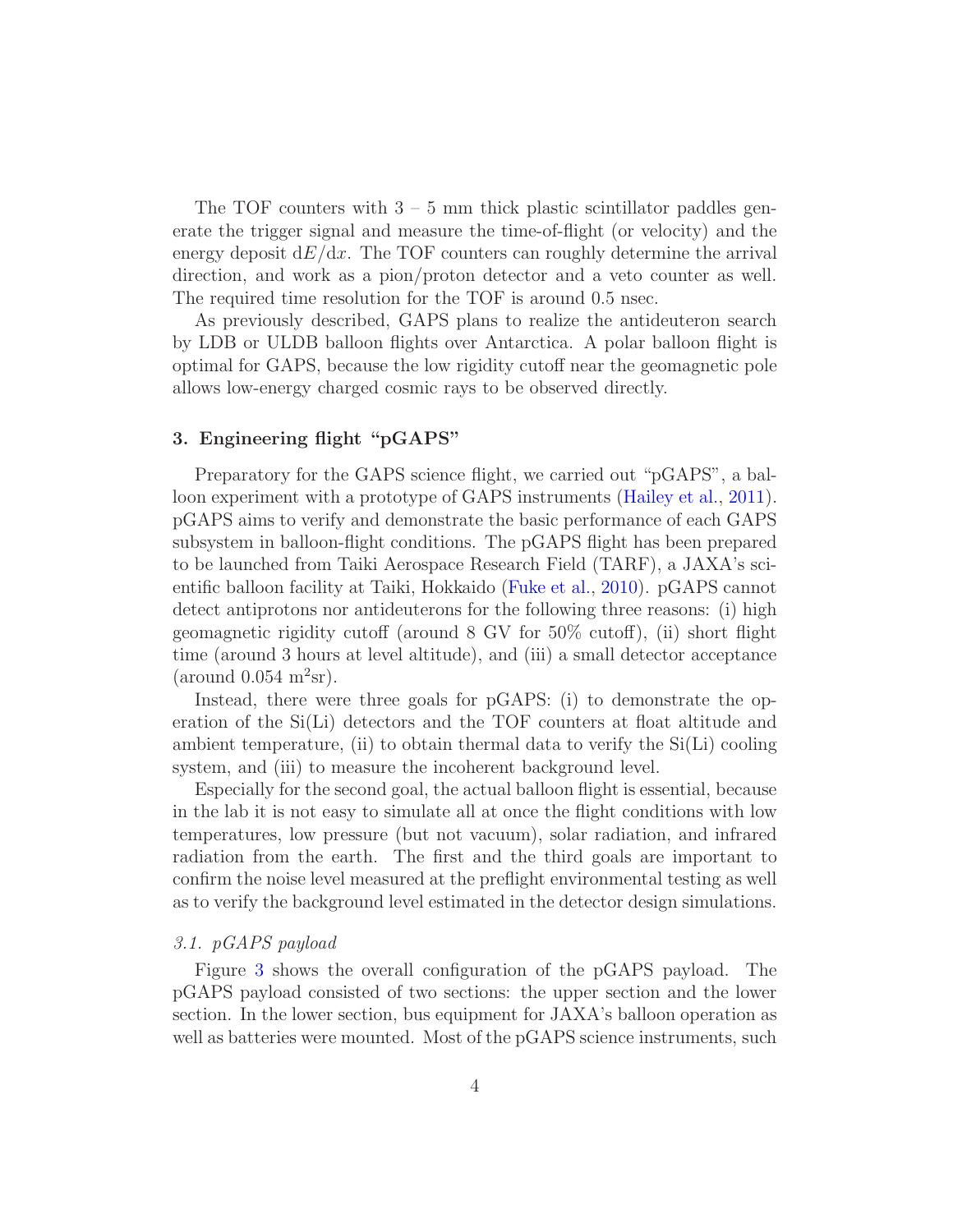as Si(Li) detectors, TOF counters, and front-end electronics, were mounted in the upper section. Above the top of the payload (beneath the parachute flight train), a rotator was attached in order to roughly control the payload attitude. The pGAPS payload weighed about 510 kg, and the total power consumption of the pGAPS science instruments was about 430 W.

On pGAPS, six Si(Li) detectors (wafers) were mounted, arranged in two columns of three detectors each. Each Si(Li) detector had a preamplifier with individual readout for each eight strips with dual energy ranges for X-rays and pions/protons. The energy resolution for X-rays at -35◦C measured prior to the pGAPS flight with an Americium 241 radioactive source put on top of the fully assembled payload was about 5.6 keV. For the in-flight calibration of the Si(Li) detectors, an X-ray tube (with filters to shape peaks at 26 keV and 35 keV) was also mounted on pGAPS.

For the cooling system of the Si(Li) detectors, two kinds of prototype cooling systems were mounted. One was the baseline plan using a closed-loop forced-convection system with a pumped fluid, which was actually utilized for cooling the Si(Li) detectors during the flight. The other was a challenging optional plan using an oscillating heat pipe (OHP) system, which was attached to a dummy heat load independent from the actual detectors. Both systems transferred the heat to a separate radiator attached on the payload sidewall to dissipate the heat towards space.

The TOF counter mounted on pGAPS consisted of three layers of crossed plastic scintillator paddles. Each scintillator paddle had a photomultiplier tube (PMT) readout from both ends. Both the PMT anode and dynode signals were buffered by a high-speed amplifier and sent to the readout electronics. Leading-edge discriminators sampled the inverted dynode signal and stopped time of digital converters (TDCs) with 50 ps resolution. The achieved time resolution was around 0.5 ns. The anode signal was sampled by a charge-ADC (qADC) with 0.25 pC resolution. In this way, the TOF signal was used for the  $dE/dx$  measurement, the time-of-flight measurement, and triggering.

As for the trigger, two types of trigger modes were implemented: TOF trigger mode and Si(Li) self-trigger mode. In order to adapt to these two trigger modes, the Si(Li) readout system was designed to operate in two corresponding modes. The main mode was to start the event processing on the TOF trigger formed by the TOF logic to measure the charged particle track in coincidence with all sub-detectors. The Si(Li) self-trigger mode was used for X-ray calibrations and background measurements and ignored the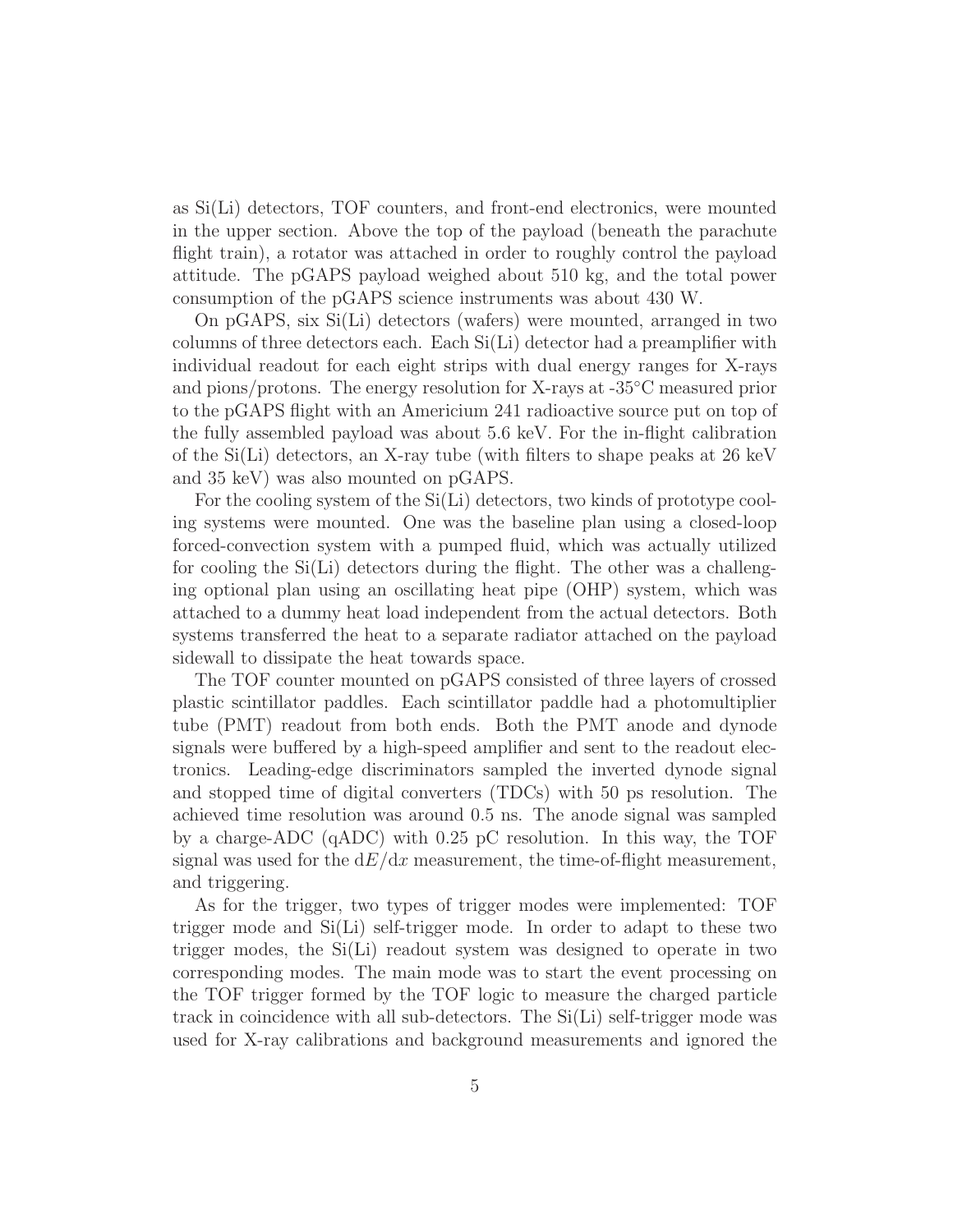TOF trigger when the Si(Li) self-trigger was issued.

Data from all subsystems were collected by an onboard flight computer. The data were stored in onboard data storage and also were sent to the ground by telemetry via the bus equipment. Tele-commands could be sent from the ground to the flight computer to enable payload controls including software mode switching and power on/off switching of each subsystem. The electronics, such as the flight computer and the front-end electronics both for the Si(Li) detectors and the TOF counters were installed in two vessels — one pressurized and one watertight — to survive the different conditions encountered during the mission: low atmospheric pressure at high altitude and sea water at recovery.

As the power source, primary lithium batteries were used for pGAPS to reduce the payload weight. GAPS for Antarctic flight will use solar panels and rechargeable batteries. The power from the lithium battery were distributed to each subsystem by DC-DC converters. The details of the pGAPS payload are to be reported elsewhere.

#### 3.2. pGAPS campaign

The upper section and the lower section of the pGAPS payload were integrated at UC Berkeley and at ISAS/JAXA, respectively. In May 2012, the upper section was transported to Japan for the full payload integration and ground tests of the overall pGAPS system. The preparation in Japan was carried out at first at the ISAS/JAXA Sagamihara campus. Then, after moving to the launch site TARF, the final preparations, including telecommunication compatibility tests and a dress rehearsal, were carried out.

The pGAPS payload was launched at 4:55 AM on June 3rd from TARF. After a 3-hour ascent, of which 1.5 hours were spent drifting eastward according to the so-called boomerang flight operation [\(Nishimura and Hirosawa](#page-9-6), [1981](#page-9-6)), the balloon reached the level altitude at around 8:05 AM. Then, the balloon floated westward for 3 hours at the level altitudes of around 31 - 33 km. The flight was terminated near the coast, and then the payload was safely recovered from the sea within only 9 minutes after the splash down at 11:36 AM.

Figures [4](#page-13-0) and [5](#page-14-0) show the pGAPS payload just before the launch and during the recovery. Figures [6](#page-15-0) and [7](#page-16-0) show the flight trajectory and the flight altitude profile, respectively.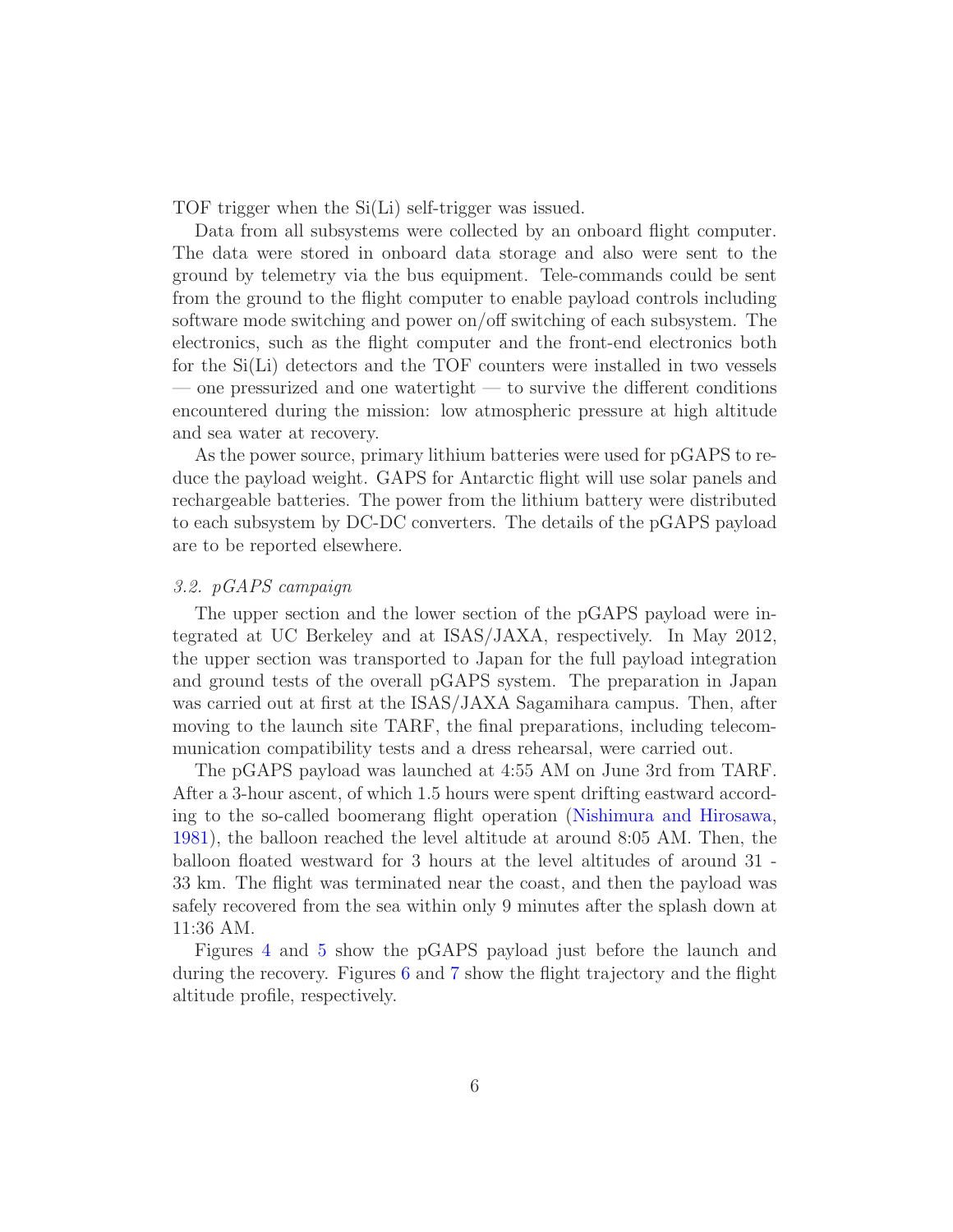#### 3.3. pGAPS flight data

The pGAPS payload was operated throughout the flight. More than one million events were recorded. Unfortunately the rotator for the payload attitude control failed due to an operation mistake during the flight. However all the other payload components basically worked well throughout the flight. Our preliminary analysis has confirmed that the Si(Li) detectors and the TOF counters showed good, stable performance with low noise. Figure [8](#page-17-0) shows an example of an event recorded during the flight. Temperature data to evaluate the cooling system and incoherent cosmic-ray background data in flight-like configuration were also obtained as planned. The result of the ongoing analyses will be presented elsewhere.

#### 4. Summary

The GAPS project aims to search for undiscovered cosmic-ray antideuterons produced by cold dark matter annihilations. GAPS plans to fly over Antarctica multiple times by LDB (or ULDB) balloon flights to achieve a high antideuteron sensitivity. In preparation for the Antarctic flights, a prototype of GAPS, "pGAPS", was launched from a Japanese balloon base in June 2012 to verify the basic performance of the GAPS subsystems. The pGAPS flight was very successful; all the key components worked well and more than one million events were recorded during the flight. Detailed analyses of the flight data is now ongoing.

#### Acknowledgments

We thank J. Hoberman for the development of the GAPS electronics, and we also thank G. Tajiri and D. Stefanik for the mechanical engineering support. We are grateful for the the support of Prof. H. Ogawa and Prof. Y. Miyazaki for the OHP development. We thank the Scientific Balloon Office of ISAS/JAXA for the professional support of the pGAPS flight. This work is partly supported in the US by NASA APRA Grants (NNX09AC13G, NNX09AC16G) and in Japan by MEXT grants KAKENHI (22340073).

#### References

<span id="page-7-0"></span>AMS-02 website, http://www.ams02.org/ .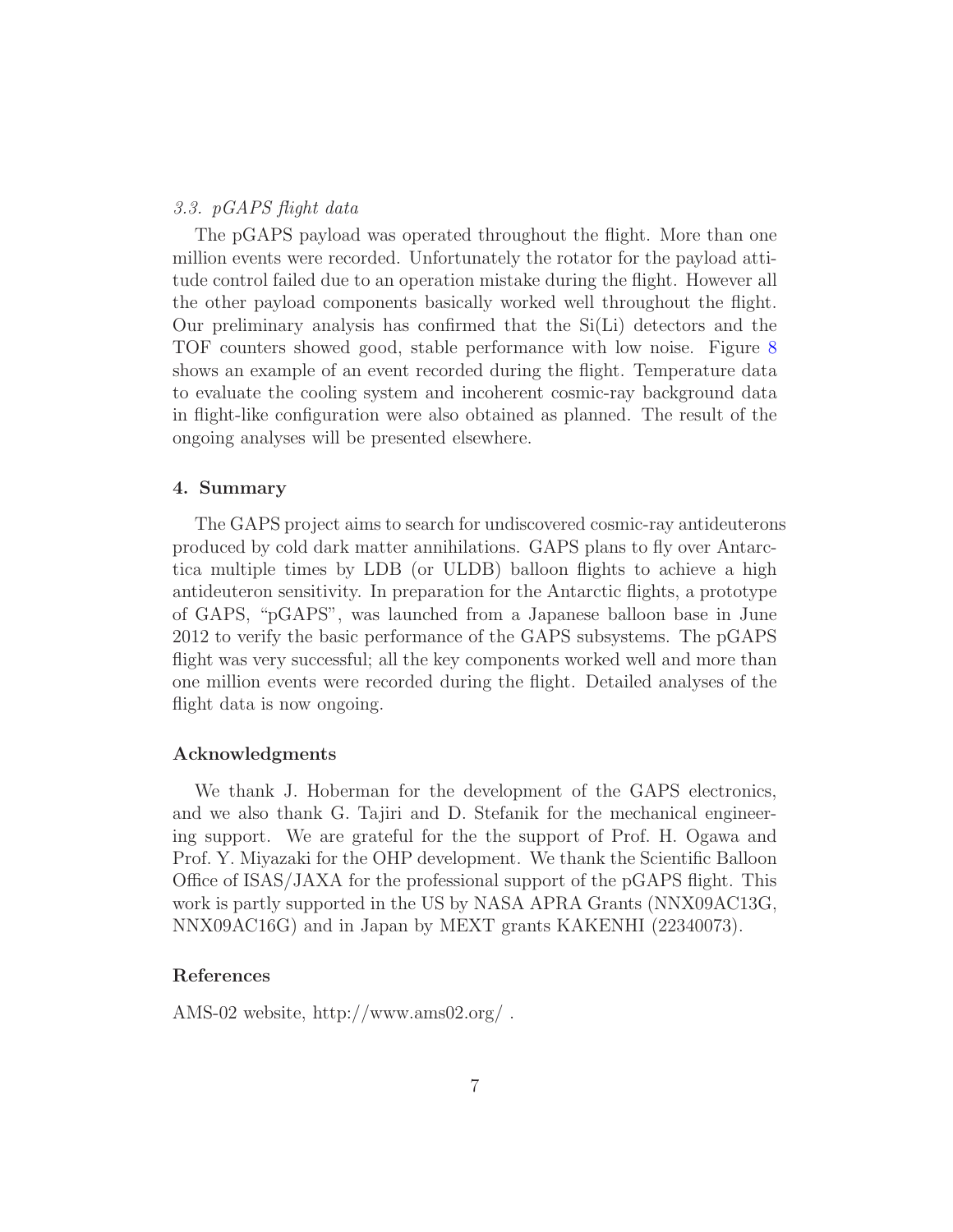- <span id="page-8-8"></span>Aramaki, T., Boggs, S.E., Craig, W.W, et al., Antideuterons as an indirect dark matter signature: Si(Li) detector development and a GAPS balloon mission, Adv. Space Res. 46, 1349-1353, 2010.
- <span id="page-8-3"></span>Baer, H., Profumo, S, Low energy antideuterons; shedding light on dark matter, J. Cosmol. Astropartic. Phys. 12, 008, 2005.
- <span id="page-8-5"></span>Barrau, A., Boudoul, G., Donato, F., et al., Antideuterons as a probe of primordial black holes, Astron. Astrophys. 398, 403, 2003.
- <span id="page-8-0"></span>Bertone, G., Hooper, D., and Silk, J., Particle Dark Matter: Evidence, Candidates and Constraints, Phys. Rep. 405, 279-390, 2005.
- <span id="page-8-4"></span>Bräuninger, C.B., Cirelli, M. Antideuterons from heavy dark matter, Phys. Lett. B 678, 20-31, 2009.
- <span id="page-8-1"></span>Donato, F., Fornengo, N., Salati, P., Antideuterons as a signature of supersymmetric dark matter, Phys. Rev. D 62, 043003, 2000.
- <span id="page-8-10"></span>Duperray, R., Baret, B., Maurin, D., et al., Flux of light antimatter nuclei near Earth, induced by cosmic rays in the Galaxy and in the atmosphere, Phys. Rev. D 71, 083013, 2005.
- <span id="page-8-2"></span>Edsjo, J., Schelke, M., Ullio, P., Direct versus indirect detection in mSUGRA with self-consistent halo models, J. Cosmol. Astropartic. Phys. 09, 004, 2004.
- <span id="page-8-11"></span>Fisk, L. A., Solar modulation of galactic cosmic rays, J. Geophys. Res. 76, 221-226, 1971.
- <span id="page-8-6"></span>Fuke, H., Maeno, T., Abe, K., et al., Search for cosmic-ray antideuterons, Phys. Rev. Lett. 95, 081101, 2005.
- <span id="page-8-7"></span>Fuke, H., Koglin, J.E., Yoshida, T., et al., Current status and future plans for the general antiparticle spectrometer (GAPS), Adv. Space Res. 41, 2056-2060, 2008.
- <span id="page-8-9"></span>Fuke, H., Akita, D., Iijima, I., et al., A new balloon base in Japan, Adv. Space Res. 45, 490-497, 2010.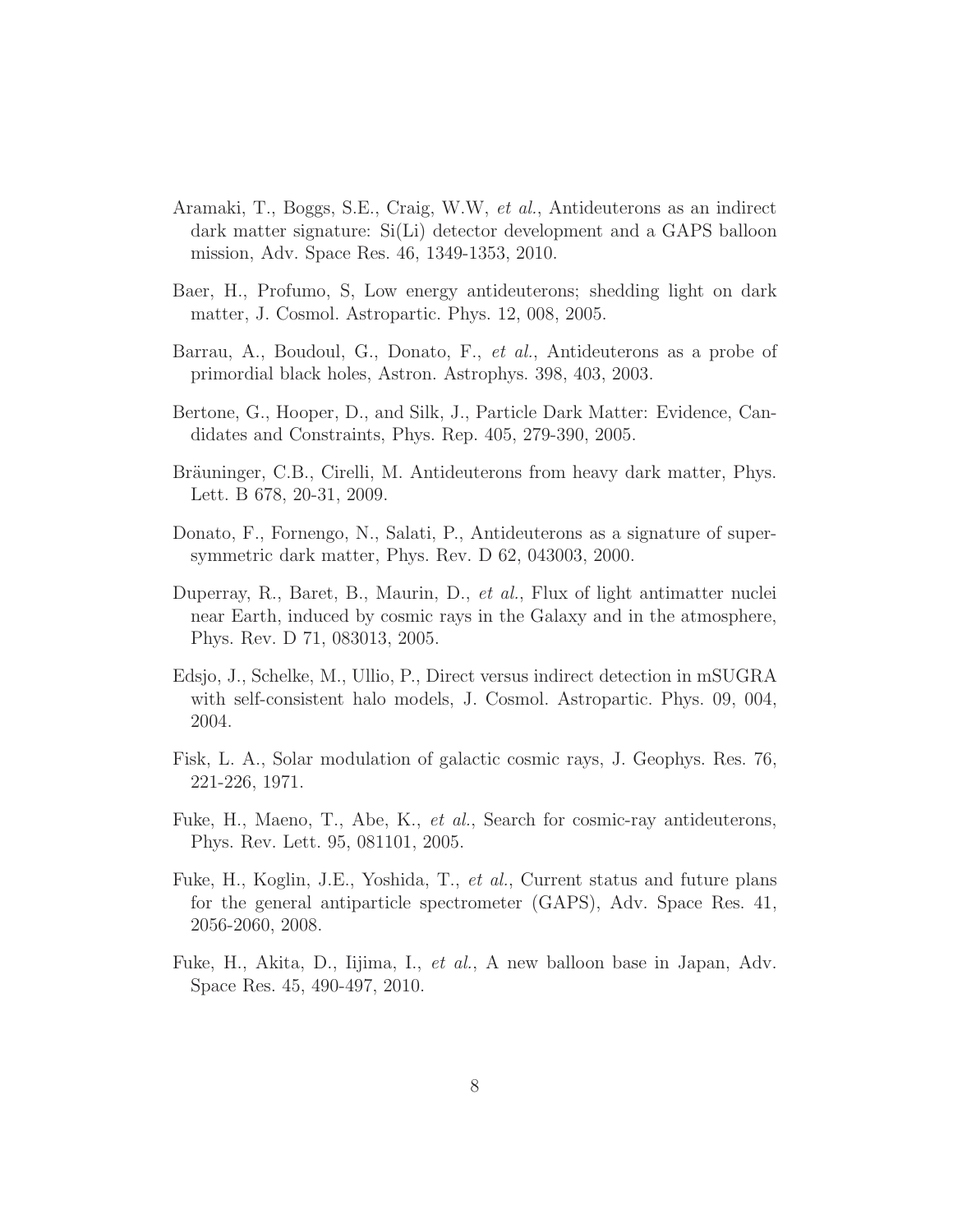- <span id="page-9-3"></span>Hailey, C.J., Craig. W.W., Harrison, F.A., et al., Development of the gaseous antiparticle spectrometer for space-based antimatter detection, Ncul. Instr. Meth. B 214, 122, 2004.
- <span id="page-9-4"></span>Hailey, C.J., Aramaki, T., Craig. W.W., et al., Accelerator testing of the general antiparticle spectrometer, a novel approach to indirect dark matter detection, J. Cosmol. Astropartic. Phys. 0601, 007, 2006.
- <span id="page-9-5"></span>Hailey, C.J., Aramaki, T., Boggs, S.E., et al., Antideuteron based dark matter search with GAPS: Current progress and future prospects, Adv. Space Res. (2011), doi:10.1016/j.asr.20011.04.025 (in press).
- <span id="page-9-1"></span>Ibarra, A., Tran, D., Antideuterons from dark matter decay, J. Cosmol. Astropartic. Phys. 0906, 004, 2009.
- <span id="page-9-2"></span>Mori, K., Hailey, C.J., Baltz, E.A., et al., A novel antimatter detector based on X-ray deexcitation of exotic atoms, Astrophys. J. 566, 604, 2002.
- <span id="page-9-6"></span>Nishimura, J., Hirosawa, H., Systems for long duration flights, Adv. Space Res. 1, 239-249, 1981.
- <span id="page-9-0"></span>Profumo, S., Ullio, P., The role of antimatter searches in the hunt for supersymmetric dark matter, J. Cosmol. Astropartic. Phys. 0407, 006, 2004.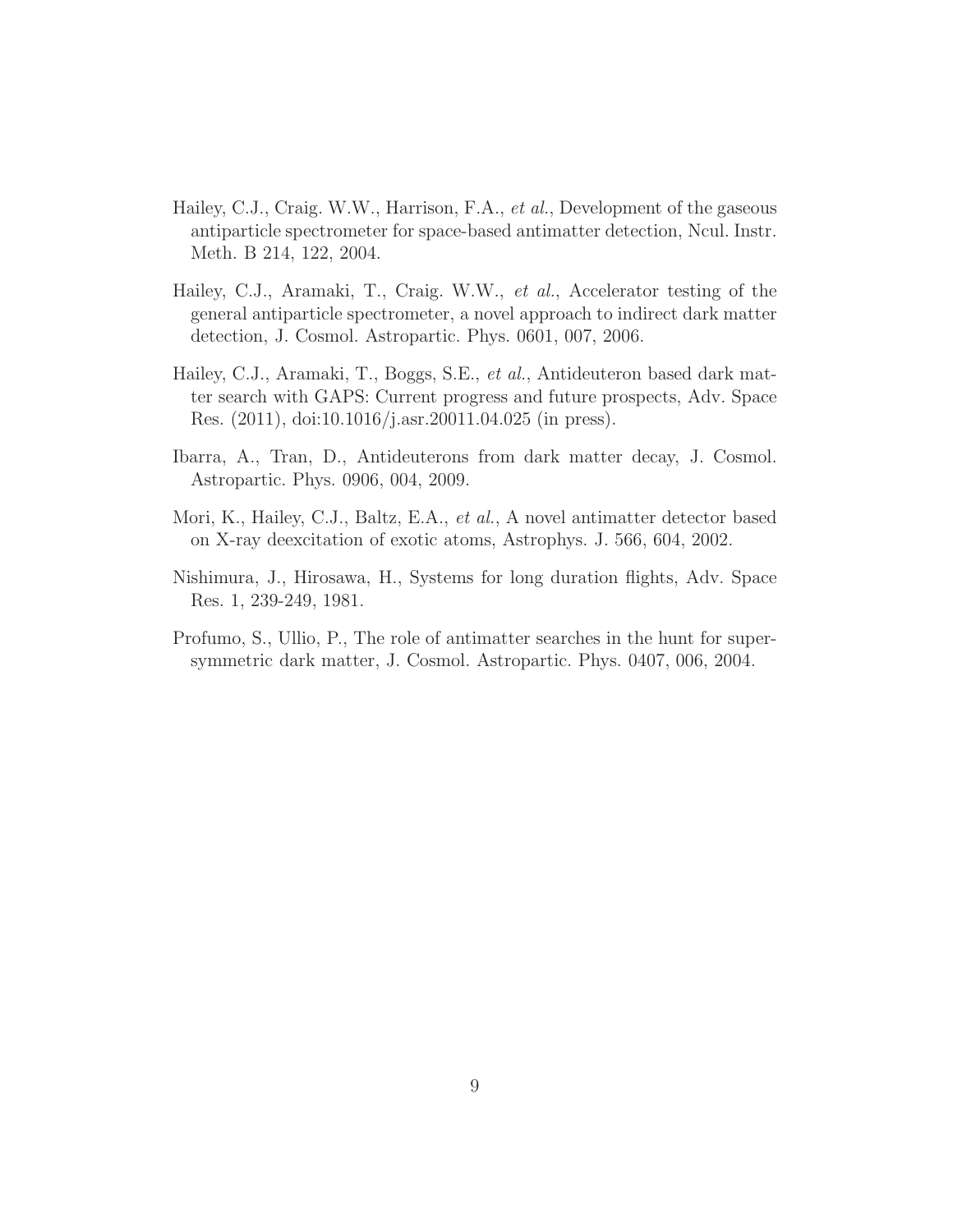

<span id="page-10-0"></span>Figure 1: Cosmic-ray antideuteron energy spectra at the top of the atmosphere expected from various origins, compared with the GAPS sensitivity, the AMS-02 sensitivity, and the BESS upper limit [\(Fuke et al.](#page-8-6), [2005\)](#page-8-6). The blue dotted line (LZP), purple solid line (LSP), and green dashed line (LKP) represent the primary antideuteron fluxes originated from the dark matter annihilations [\(Baer and Profumo](#page-8-3), [2005](#page-8-3)). The orange dotted line represents the pr[imary antideuteron flux originated from primordial black hole evaporations \(](#page-8-5)Barrau et al., [2003](#page-8-5)). The red dotted line represents the "background" of secondary/tertiary flux due to the cosmic-ray interactions [\(Duperray et al.](#page-8-10), [2005\)](#page-8-10). The solar modulation parameter [\(Fisk](#page-8-11), [1971\)](#page-8-11) is assumed as  $\phi = 800$  MV in these theoretical spectra. The GAPS sensitivity is estimated on the assumption of integrated flight duration of 60 days for LDB and 300 days for ULDB. The AMS-02 sensitivity assumes 5 years observation.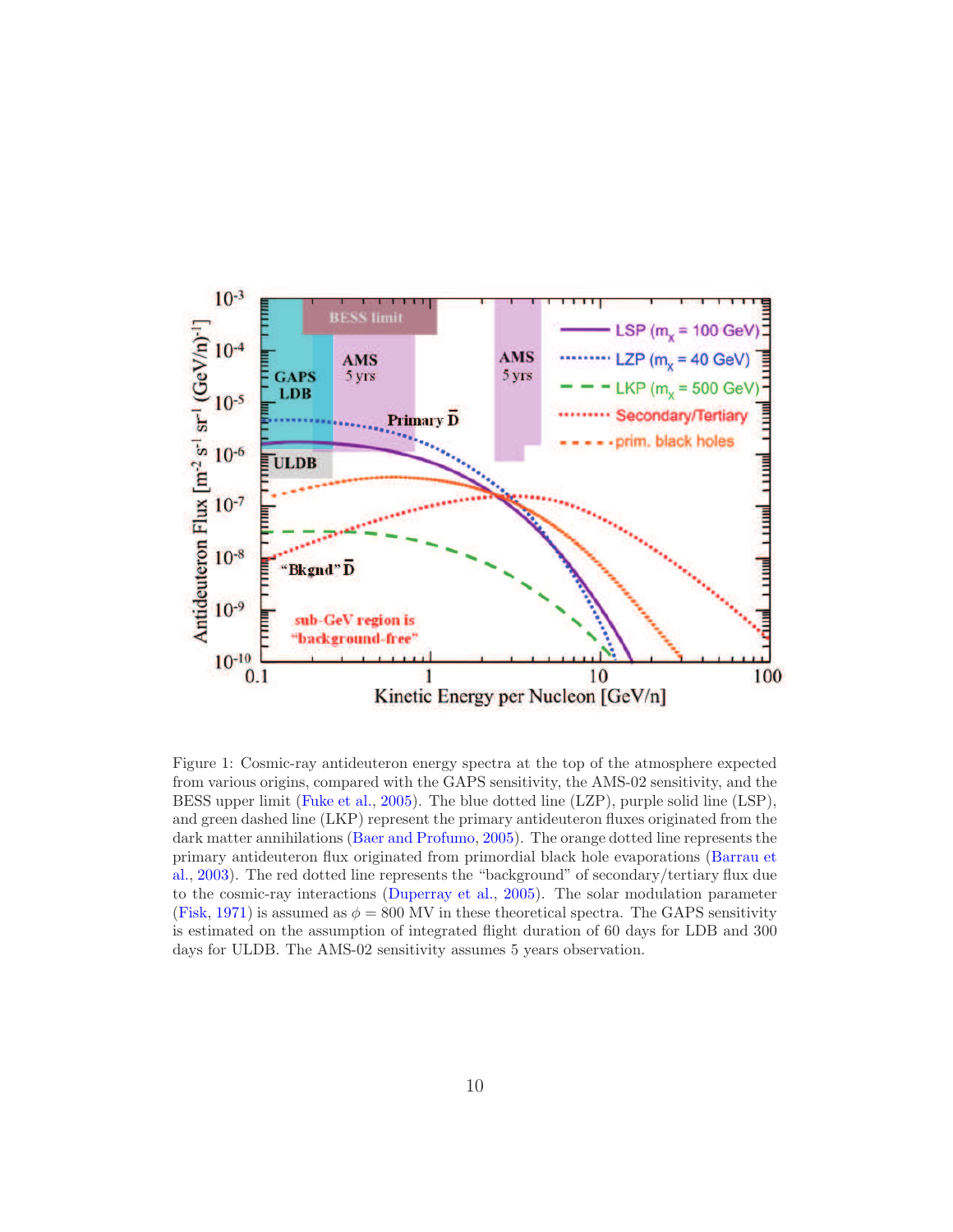

<span id="page-11-0"></span>Figure 2: The detection concept of GAPS. The antiparticle slows down and stops in the target, then forms the excited exotic atom, followed by deexcitation with X-ray emission and nuclear annihilation with pions and protons production.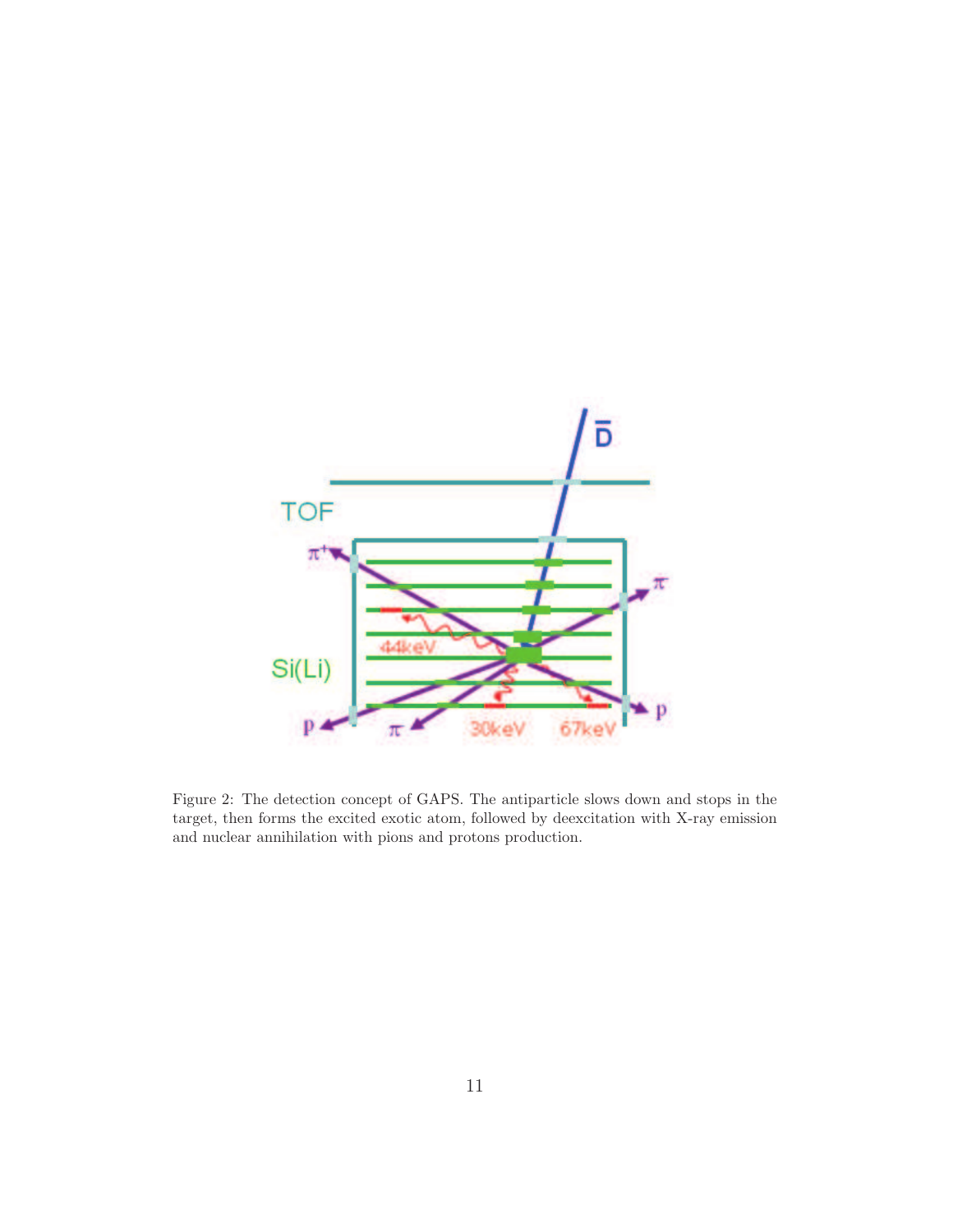<span id="page-12-0"></span>

Figure 3: Configuration of the pGAPS payload.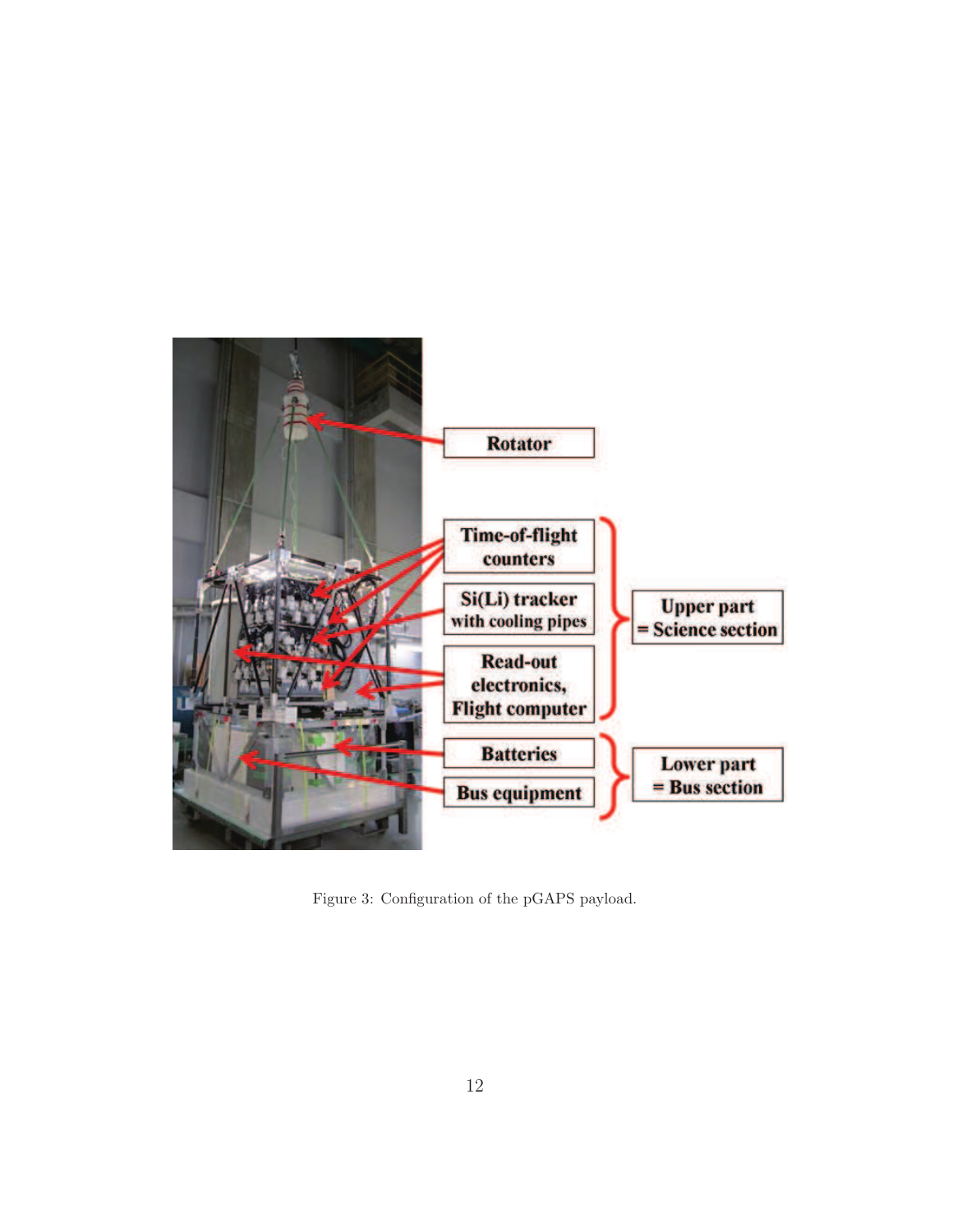<span id="page-13-0"></span>

Figure 4: The pGAPS payload set on the launcher during the balloon inflation.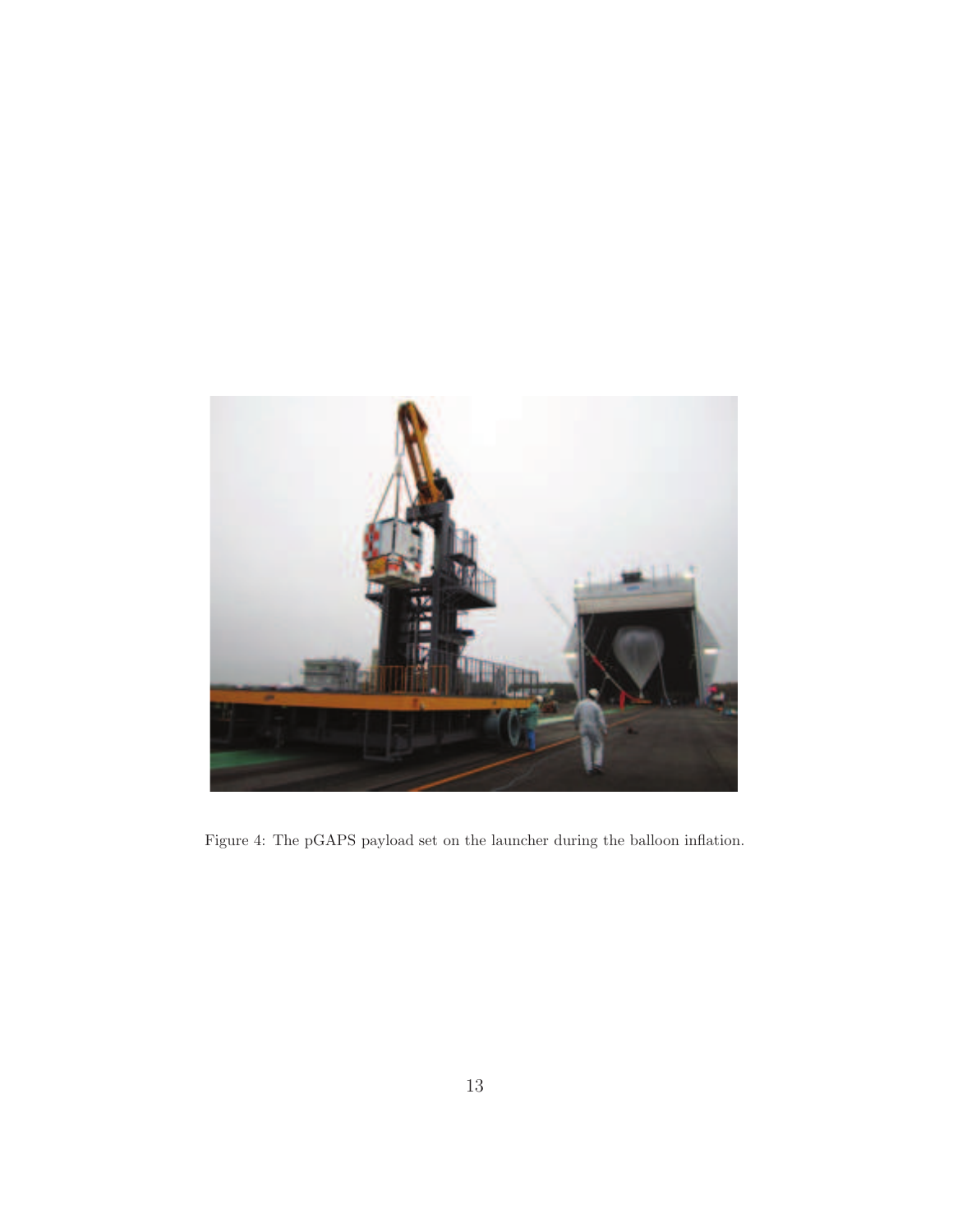<span id="page-14-0"></span>

Figure 5: The pGAPS payload recovered on the sea.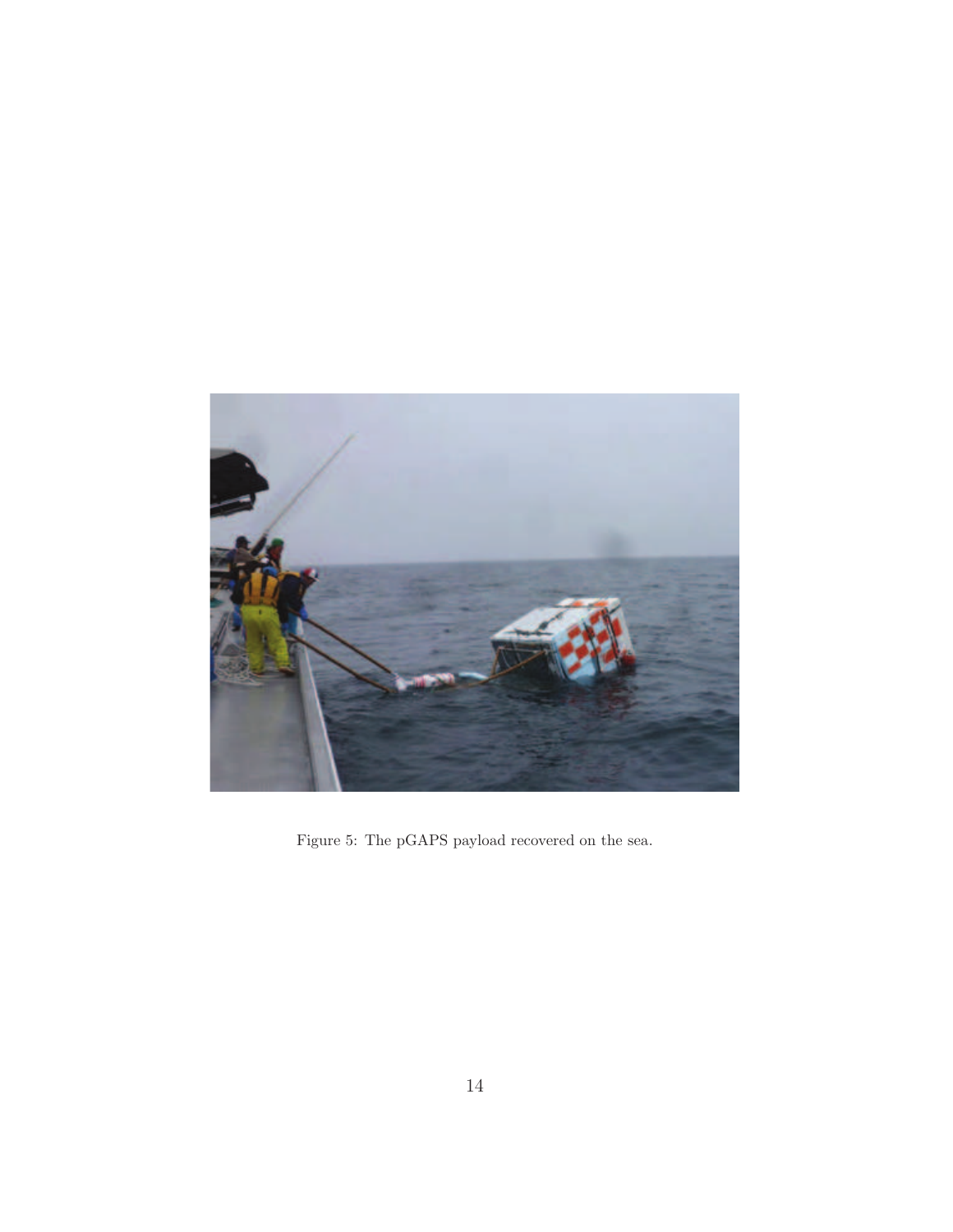<span id="page-15-0"></span>

Figure 6: Trajectory of the pGAPS balloon flight.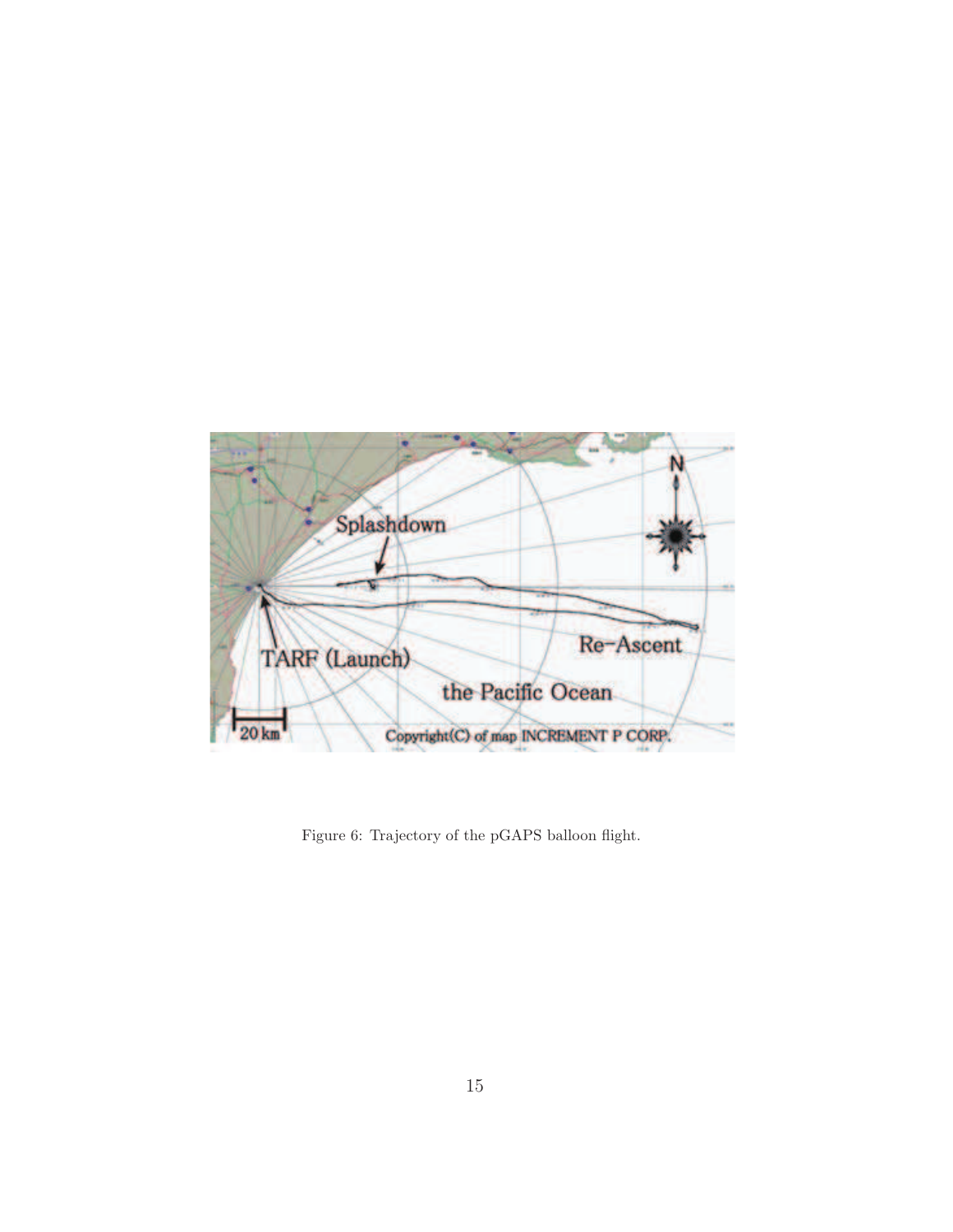

<span id="page-16-0"></span>Figure 7: Altitude profile of the pGAPS balloon flight.